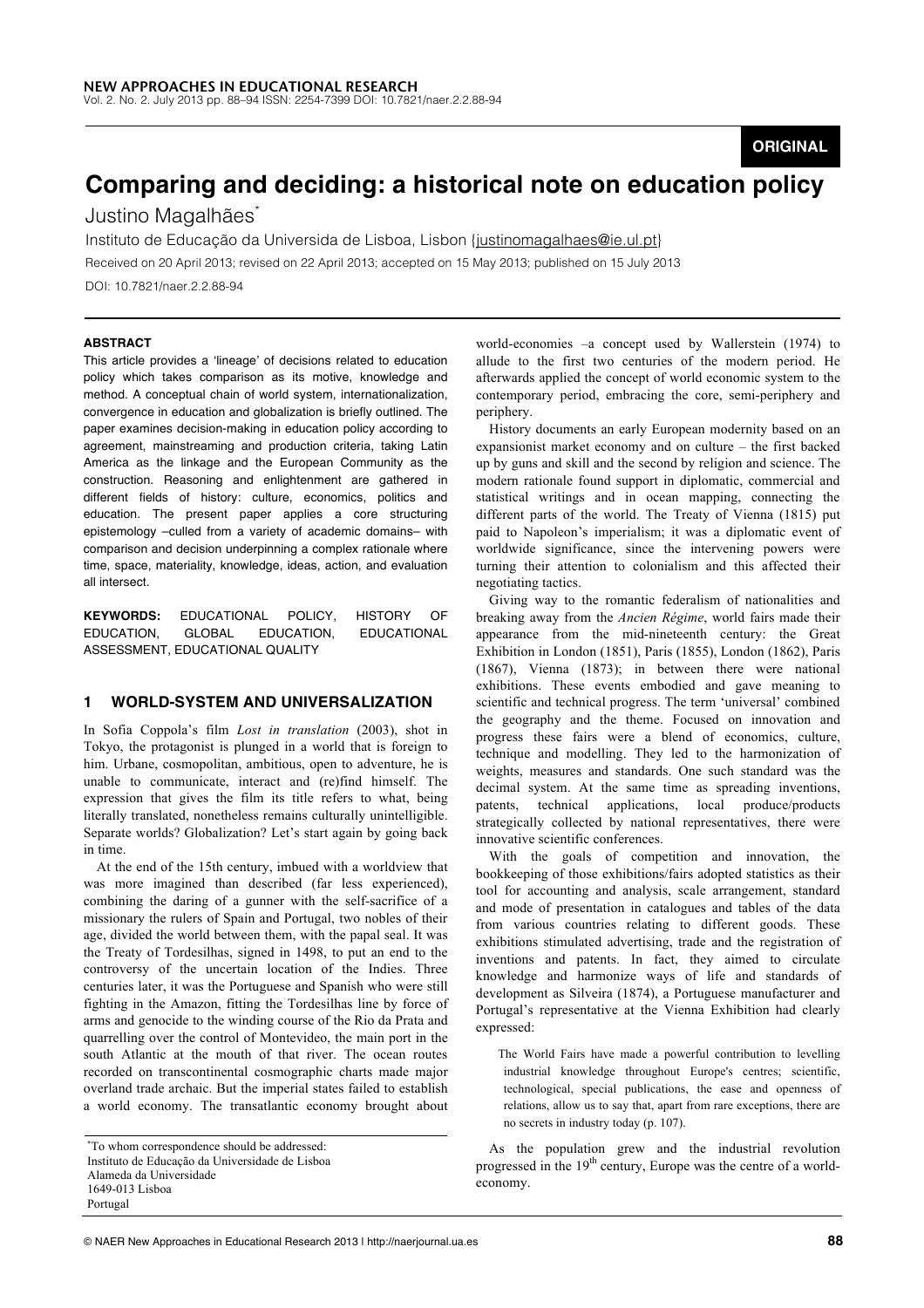# **2 INTERNATIONALIZATION AND FEDERALISM**

Rivalries, fuelled by the Scramble for Africa and, from the 1890s, by the confrontation between the warring blocs that erupted into the First World War, brought the meanings of *world* and *worlds* up to date. The 1914-18 War brought different worlds into opposition and, at the end, Europe had secured its empires and was still the centre of the World: "Paris, Londres, Genève sont les capitales politiques, économiques, intellectuelles du monde" (Rémond, 1989, p. 61). Russia and the United States opted for isolation. Committed to the socialist revolution, the Russian authorities prioritized the consolidation of the regime and the economic and social reforms that would ensure progress and development. Meanwhile, the United States (the "New World") made firm progress to hegemony.

The 1920s was a decade of accelerated rivalry. The industrialization and gaining of different markets made the years 1925-29 a period of unprecedented prosperity. When the bubble burst in 1929 internationalization meant that the malaise spread swiftly to Europe and dependent economies. Unemployment was massive throughout the industrialized world. The lack of confidence in the economy and protection against the import of industrialized goods paved the way for political intervention. The freedom struggles and nationalist reconstructions had been on a journey of freedom and democracy since the early 19th century, inspired by European ideals.

Since the 1970s, development, perceived as economic growth, scientific and technical advances and better living conditions, became the key to international relations. Ranking countries by their standard of living made it possible to accentuate the contrasts, but it also fostered the diversity of relations. The developed countries were also the wealthiest and the term 'Third World' became popularly associated with South America, Asia and Africa. International trade as the driving force of economic expansion served to emphasize the interdependence of economies, definitively breaking with the nation-state framework.

The ideals set out in the Universal Declaration of the Rights of Man and the Citizen, which underpinned the 1789 Revolution, the Liberal Revolutions and modern democracies, along with the United Nations Charter and the Declaration of the Rights of the Child, gave meaning to modernization and the globalization of the ideals of freedom, justice, equality – of humanism and development, in fact – nurtured in the Europe of the Enlightenment, and tested and implemented in the  $19<sup>th</sup>$  and  $20<sup>th</sup>$ centuries. At the root of the modernizing, democratic, Enlightenment project is education, where the school was the medium and globalization was the evolutionary direction. Cyclically, these ideals have been calibrated and strengthened; cyclically, Europe is at the centre of the modelling.

### **3 THE SCHOOL INSTITUTION AND GLOBALIZATION**

In the meantime, globalization had made its way. In this pedagogical-historical process the school institution was duly structured and legitimized by a political function of citizenship, urbanism and humanism. The institutionalization of the school provided the foundation, method and universality to written culture; it gradually came to express educated profiles; it legitimized school education as a sociability, access and participation; it made it possible for the school project and culture to be a condition and realization of societism and

humanism. Over this lengthy period, school education was configured in a hierarchy of educated profiles: elementary, supplementary, developed/ specialized, higher.

The history of schooling as an institutional component of globalization was made up of pedagogical-historical complexes of nationalities and transversality, evolutionary on the internal and internationalization level. The following chronology can be outlined: statalization, nationalization, governmentation, regimentation, universalization, diversification. In terms of Portugal, but extending - albeit with variations - to western education systems, this series of historical cycles is documented as follows. The absolute state established a proto-school system; liberalism instituted, nationalized and formalized a school culture; governmentation paved the way for an organic hierarchization and bureaucracy, which was carried out by regimentation.

The state element in public education and teaching was enshrined by the education policies of the Enlightenment, by the reforms implemented in the framework of the French Revolution (1789), and by Napoleonic imperialism. These policies built up the school as the main medium of public education, under the sovereignty of the state. The instability and intense ideology and partisanship of the liberal revolutionary period led to national education policies. The liberal reforms and romantic movement of reconstitution of nationalities saw the structuring of the primers (*cartilhas maternais*) and school grammar books, in the vernacular, designed to promote literacy and standardize the language. The governance of education policy and the school complex was strengthened from the third quarter of the nineteenth century with the establishment of regulations, bodies and central and local systems. This governmentation was achieved in a systemic, integrated, legislative framework, in a vertical organic system, in standardized bookkeeping.

The school element became a regular subject of World Fairs through statistical and organic bookkeeping – bureaucracy that was common to the many school contexts of the West. This organic, standardized bookkeeping was largely due to inspection systems analogous from country to country. School materials, forms, maps, classifying lists, prints, charts, calculation tables, laboratory materials were also shared, either because they were produced in the same production and distribution centres or because they were replicated by national education systems, once agreement was apparent.

The process of socio-cultural regeneration, pedagogical standardization and organic/administrative functionality paved the way for regimentation. The republican direction of education was a symbiosis between a political regime and school duty, as the Jules Ferry reforms showed in France and acceptances such as 'republican school' in Portugal. Regimentation also served socialist regimes. Reacting to 'magistro-centrism' and regimentation, the 'new school', while tolerating distinct educational setups, converged on 'pedocentrism' and the separation between matters of state and schooling. The New School Movement benefited from the new scientific framework of the social and human sciences, particularly sociology and psychology, and from the spread of ideas and scientific and educational experiments from one side of the Atlantic to the other.

Combining worldview and science, the New School Movement made it possible not only to transform society, via the school, but to (re)create humanity, too. Giving way to scientific pedagogy the school institutions became key to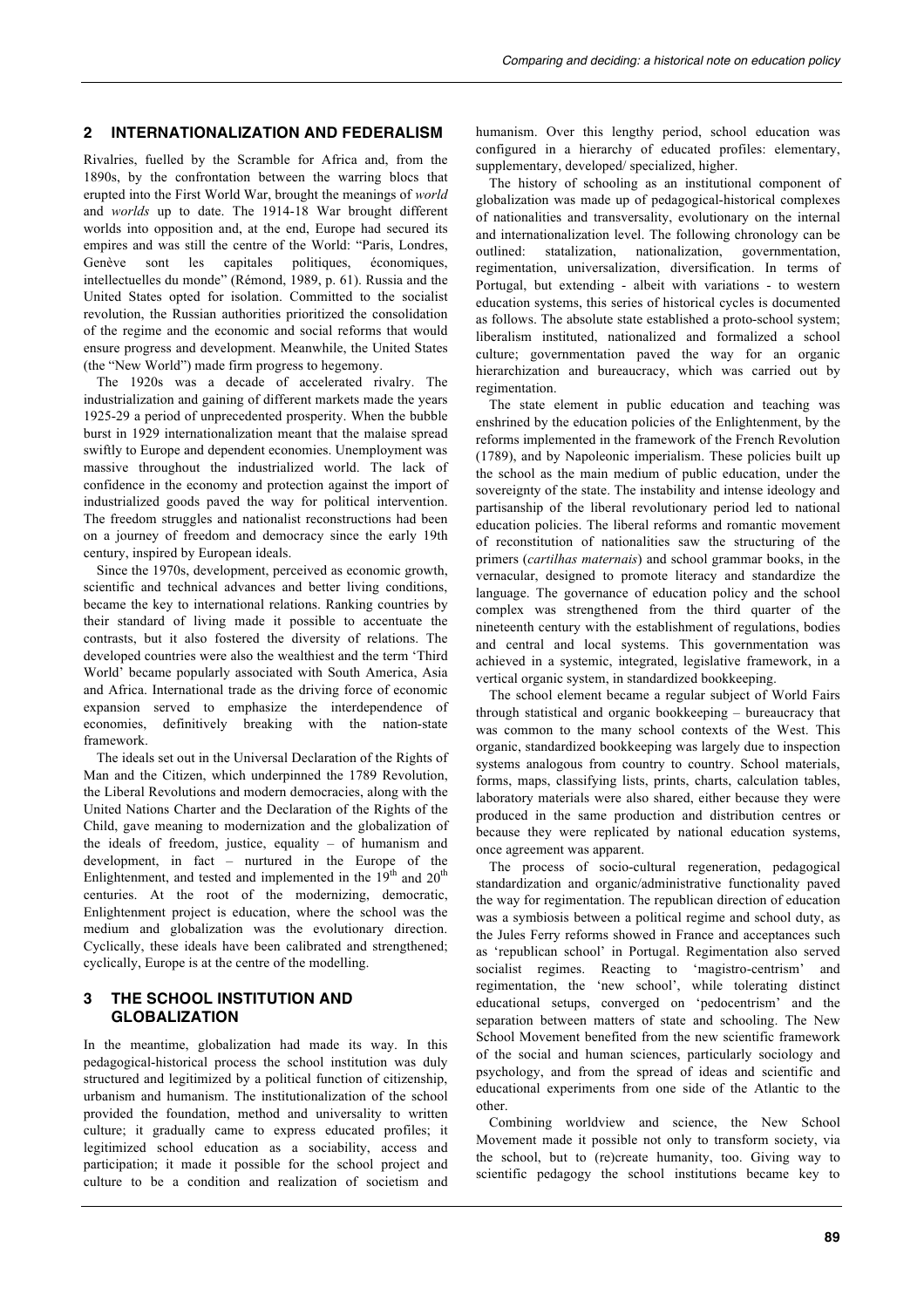development, progress, and ideation. Nevertheless, a rapprochement between schooling and the political regime occurred in the context of the implementation of the republican and socialist regimes and the First World War. The school as representative of the nationalist cause was taken as a medium and factor in training and mobilizing people for progress and the achievement of political ideals. The regimentation of the school institution was accomplished by totalitarian regimes and dictatorships in the first half of the  $20<sup>th</sup>$  century. The symbiosis between school pragmatics and society was strong and in the 1920s and 1930s an idiosyncrasy was noticed between regime ideology and school duty. In Portugal this symbiosis was emphasized with the *Estado Novo* (New State) and expressed in the *Escola Portuguesa* (Portuguese School) concept.

By the mid  $20<sup>th</sup>$  century the education systems had generalized the school subsystem. The comprehensive school, provided for under the Education Act (implemented in England from 1944) and the Henri Wallon reform (passed in France in 1945), became the school of the masses. With the easing of international tension after the Second World War, and prompted by the OECD and UNESCO, schooling has become steadily globalized on the basis of the Western model. Decolonization and democratization, linked to standardizing forums, such as the IMF and international conventions, ensured the universalization of education. More recently, this globalization has established regulatory tools such as PISA.

Finally, we can mention the historical cycle of diversification of which May 1968 was the first sign. Successive multiculturalisms and different pedagogies (such as the institution, community and subjects) and, more recently, multilingualism, were signs of school openness. Related to universalization, the first major crises of the school model emerged. On the one hand, the school institution had become allembracing on the vertical plane, absorbing all human ages from childhood to old age; on the other hand, with schooling accomplished (gradually translated into basic education) and extended to secondary education through the school subsystem in the 1980s, it became apparent that the school culture could not be kept uniform. School lost its status and authority as an institution. Paradoxically, the school subsystem had to open up to new pedagogical and didactic views and to new audiences, but it was growing increasingly weak as a standard and institution. Diversification is the term that makes it possible to point to a school reality that is ever more multicultural and, by the same token, to initiate the neo-institutional perspective in comparative studies as has been enshrined by the Comparative Studies Group from Stanford (USA).

## **4 INTERNATIONAL CONVERGENCE AND SCHOOL DIVERSITY**

Internationalization movements have been breaching the nationstate boundaries since the end of the nineteenth century. The geo-economic empires were dismantled by the First World War and after the Second World War the nation-states lost sovereignty to international confederations. Industrialization and the market economy rendered frontiers obsolete and forced the agreement and implementation of confederal and world regulatory mechanisms. In the period between the two World Wars, Europe continued to dispute the parallel between the Old and New Worlds, but the hegemony of the United States (in science, art and technology) kept on growing. Having overcome the tribulations of the first phase of its existence, the League of Nations was reborn after the Second World War, but based in the United States.

Decolonization caused the Third World to emerge, comprising the African and Asian countries that had gained independence. In the 1980s, when some of those countries had already benefited from faster development and others were steeped in poverty, the term 'Fourth World' gained popularity. Meanwhile, globalization became established in the popularization and expansion of the school model. Reconfigured in terms of the dialectic between 'magistro-centrism' and 'new-schoolism', the school ensured written acculturation to enable citizenship and humanization to join forces in the service of the nation-states. As an institution, the school ensured standardization, equality and internationalization. In the post-war period, the forums for the internationalization and integrated development of humanity (embracing economic, cultural and political development), notably the OECD and UNESCO, assigned a new priority to the school, universalizing, at the internal level, and globalizing, at international level. The world-system, inspired by European ethnocentrism, was based on the school model.

Under the influence of UNESCO and in the wake of educational and instructional integration in the 1960s, the systemic view was applied to pedagogy and education policies. The extension of the school model to literacy, adult education, lifelong training and higher education gave the school system a vertical direction and speeded up closure. School pedagogy was applied to new audiences and new challenges (vocational and specialized training). In the ensuing decades the school population grew exponentially. In developing countries this growth is seen particularly in basic education and subsequently in secondary and tertiary education. Since the 1990s globalization has also been associated with the new means of access to information provided by new information and communication technologies. However, the spread of these technologies in the formal education system has been slow and uneven.

Schooling has continued to grow in the developing continents and countries. Between 1999 and 2009 the percentage of children worldwide that reached their final year of primary education rose from 81% to 88%. The world school system has grown in recent decades, especially in developing countries. Attendance and success figures have improved. Education for all was proclaimed in the Jomtiem Declaration – World Declaration on Education for All: Framework for Action to Meet Basic Learning Needs (March 1990). The same principle was taken up in the Salamanca Statement: on Principles, Policy and Practice in Special Need Education (June 1994) Globalization and multiculturalism compelled the opening of curricula to new topics and ethno-cultures, usually at the expense of classicism and formalism. The harder and more abstract subjects were being measured by practical and utilitarian course units. Teaching pedagogies gave way. The impact on learning and implementing performance evaluation systems aimed at achieving precise goals for school universalization. Centres of excellence have become established in the area. Thus in Finland, quality has been the watchword for compulsory education since the 1990s – Quality Assurance and Evaluation (QAE). In the first decade of the new millennium quality has become the watchword of compulsory education throughout Europe (Eurydice, 2004).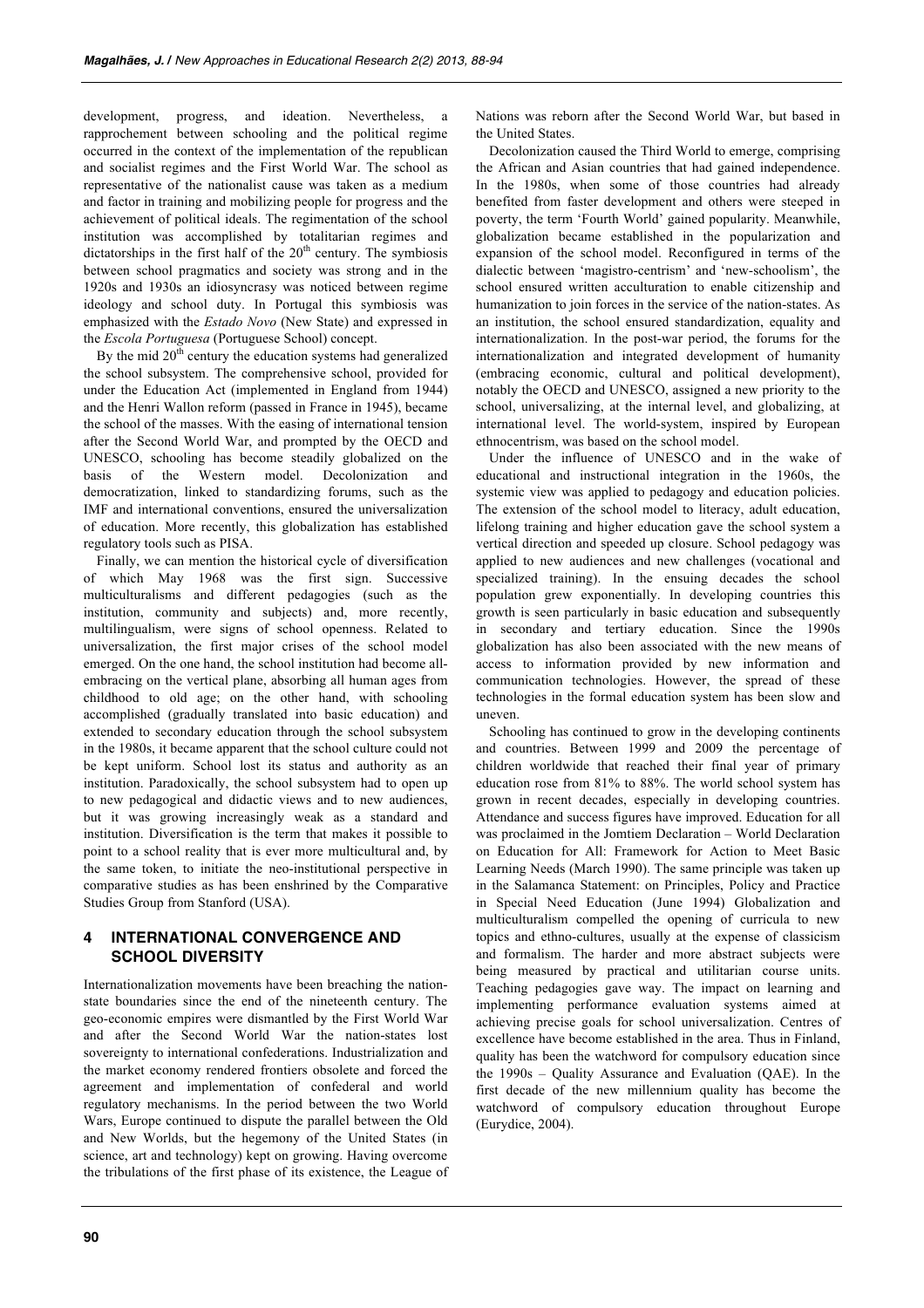## **5 MEASURING, COMPARING, AGREEING**

In 1817 *Esquisse et vues préliminaires d'un ouvrage sur l'Education Comparée*, by Marc-Antoine Jullien was published in Paris. This writer, after arguing for the importance of education to "provide every person with a deep sense and practical understanding of what they should know, want and do in their sphere of activity" (Jullien, 1998, p. 20), presents a plan to understand education in the 22 cantons of Switzerland, in some parts of Germany and Italy. Subsequently, the investigation should be extended to all the states of Europe. Aware that the various governments had had the Pestalozzi and Fellenberg institutes observed, he was convinced that "the universal tendency for the same goal, the regeneration and improvement of public education (...) were a sure indication of a need shared by all governments and all people" (p. 21).

The plan that Jullien de Paris proposed for finding out how the educational reality compared in different countries consisted of 6 series of questions: a) primary and common education; b) secondary and classical education; c) higher and scientific education; d) normal education; e) education for women; f) education and its relationship with legislation and social institutions. The application of the comparative method to education issues included a previously organized survey or resulted in intellectual operations of assembling and arranging in series. According to the *Dictionnaire Buisson*, in the preparation of the Vienna World Exhibition of 1873 the Austro-Hungarian government sent a survey out to the governments of the various countries to obtain comparative information. The bookkeeping reflected the uniformity of the items. The accounting element forced the spread of statistics, leading the reports to become increasingly summarized.

To compare is to approximate reality and science, and it is to guide observation to understand, appraise, explain and decide. Comparing fulfils functions of attraction and spirit. Assembling, arranging in series, comparing are three scientific and cognitive activities that commanded an initial historical cycle of rationality and political decision, particularly in the field of educational innovation. Thus, the basis of the New School Movement is underpinned by judicious observation, comparison, agreement, and systematization. It was implemented by the Bureau International des Écoles Nouvelles, established in 1899 and organized in 1912. In addition to cooperation, this body coordinated comparison and made possible the system that configured and agreed 'l'idéal de l'École nouvelle' (Vasconcelos, 2000, p. 3).

Written in the form of a programme, the book by Adolphe Ferrière, *Transformemos a Escola*, contains the main steps of comparison as a rationale for decision. It starts with a metaphorical chaos, presents a scientific base and a conceptualization for change, proceeds to a comparative survey, agrees and applies. Finally, it proposes an overhaul of the Swiss education system whereby the guiding principles of the New School would be fulfilled. The Portuguese parliament also discussed a programme for creating New Schools. Encyclopaedic in nature, the *Dictionnaire Buisson* retrieved and applied the various scientific views (pedagogical, organizational, curricular, statistical) operating in the knowledge of each country.

The comparison lacks an observation, representation, bookkeeping, collation, systematization plan. Lucien Febvre acknowledged comparative studies in history. In 1928, Marc Bloch developed a comparative history of European societies which involved a comparison of contiguity and proximity between societies, linking comparison and transnationalism (cf. Bloch, 1998, p. 74). The application of the comparative method to economic history enabled the systematization of the model of basic goods and was able to explain the sequence of developmental cycles of different countries geared up for exports. Returning to the field of education, the standardization of written culture and pedagogical transversalities challenge the comparative-historical views in which historicism is combined with theorization, modelling, problem-solving and critical perspective. Neo-institutional perspectives figure in this complex.

## **6 UNDER THE SIGN OF DIVERSITY – COMPARING, TRANSVERSALIZING, CONNECTING**

Even in a relatively short time civilizations start to use the same techniques as their lifestyles are drawn closer together; indeed, as Braudel (1978) concluded, "es el plural el que predomina en la mentalidad de un hombre del siglo XX" (p. 15). Fernand Braudel linked the comparatist and systemic perspectives. Comparison in education was often confined to the quantitative dimension, simplifying data and streamlining analysis. UNESCO has published education facts and figures since the mid-20th century. From the 1980s these statistics began to include differentiating aspects whose factoriality aimed at improving the understanding and explanation of different situations, so that intervention could take place in a logical rationale and qualified context. The association between situation data and action indicators was boosted in the 1990s when the UNESCO reports started being published jointly with those of the IMF. The application of comparison in the social sciences and education was the topic of the international seminar "Los usos de la comparación en ciencias sociales y en educación" (CIDE, Madrid, 7-10 February 1989). The main purpose of this seminar, whose papers were published in a special issue of the *Revista de Educación*, was to "dar a conocer [in Spain] así como en los países de habla española (...) nuevas orientaciones y nuevos desarrollos de la comparación en las ciências sociales y en la educación" (Pereyra, 1990, p. 17).

In an account of comparative education, António Nóvoa (1998) revisits the contribution of Marc-Antoine Jullien de Paris and systematizes the evolution of this academic domain,

(…) autour de quatre aspects essentiels, qui fournissent une espèce de grille de lecture aux efforts déployés par les différentes générations de comparatistes en vue de la consolidation de leur champ de recherche et d'action: l'idéologie du progrès, un concept de science, l'idée d'État-nation et la définition d'une méthode comparative. (Nóvoa, 1998).

Returning to these aspects to warn against simplification, Nóvoa developed a reasoning of metascience that linked a process of scientificity to each of those elements to achieve a comparison structure (cf. Nóvoa, 1998, pp. 65-68).

Regardless of multiple aspects, the comparative rationality depends on the epistemic perspective. Nevertheless, neoinstitutionalise studies have shown that global influences act on the mechanisms and the measures of access and performance, on curricular harmonization and on the structures of organization and decision. And even though, as John Meyer (2000) recognizes, the standard mechanisms may not act uniformly in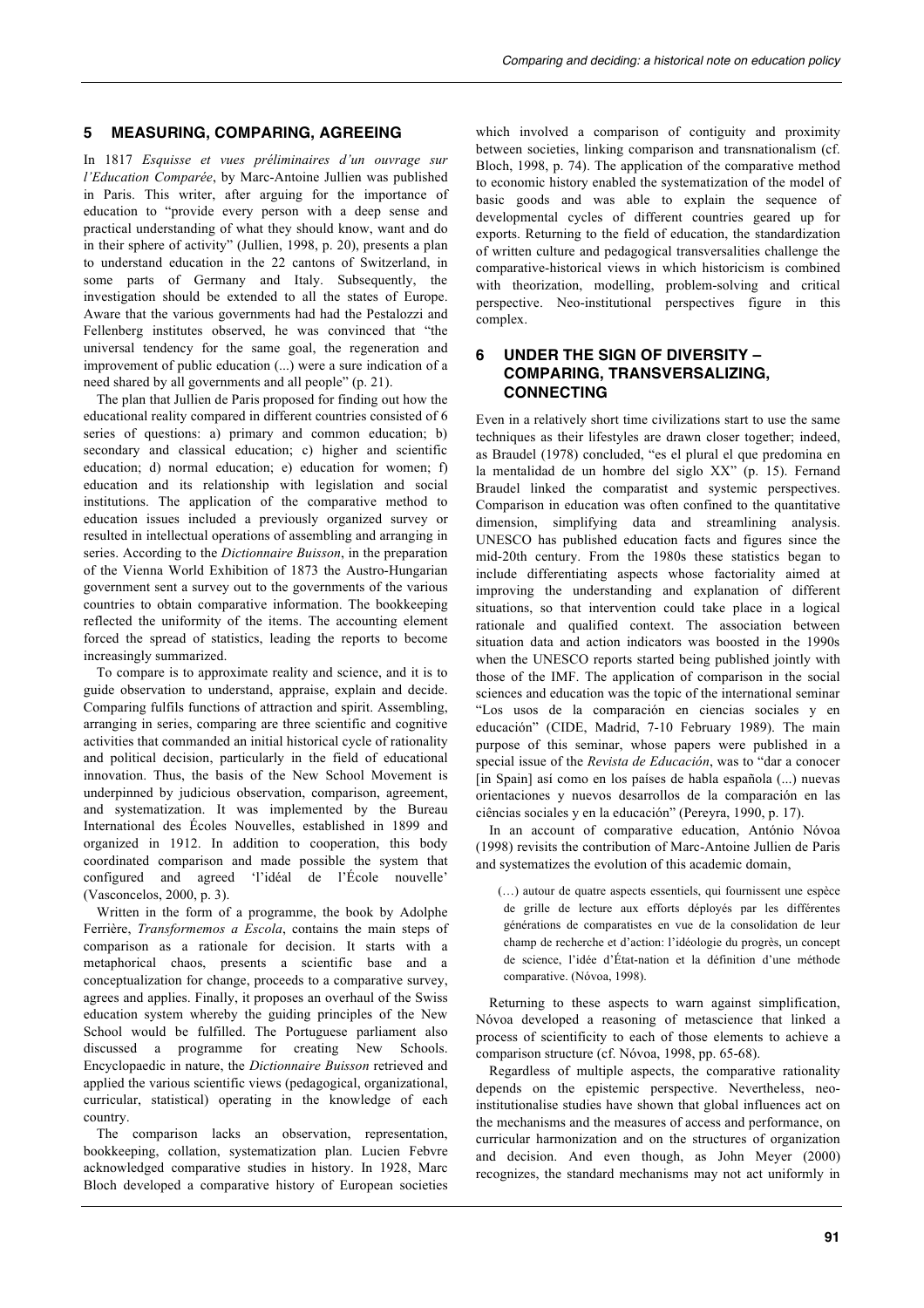all nations, as happens "to other sectors of global society (...), there actually is a global education system" (p. 20). But the overall school culture must continue to eliminate national and ethnocentric realities, it must involve "the construction of a 'new world'" (p. 30).

Internationalization has been handled in a twofold sense, since it combines mapping nation-states or regions with transversality. One of the ways that emphasizes the combination of otherness and innovation lies in the concept of externalization (cf. Schriewer, 2000). A comparative study of modernization processes in the USSR, China and Spain in the period from the early 1920s to the mid-1990s was conducted by Schriewer and Martinez, members of the Humboldt University's Comparative Centre (Berlin). It found that internationalization occurred essentially through outsourcing and that there is a certain disparity between the apparent Westernization in economic and institutional terms and the persistence of cultural patterns, i.e. between power and meaning (Schriewer & Martinez, 2004, p. 51).

Mediation has various modes of action and different profiles that include visitors and experts in national territories (*passeurs,*  brokers), along with monitors, inspectors, and appraisers. In a collection of several case studies of globalization and internationalization, the editor, Steiner-Khamsi used the binomial "borrowing and lending" (Steiner-Khamsi, 2004). "Educational borrowing" is thus another way of saying globalization, of acknowledging the timeliness of its implications and creating a meaning to understand it. As Popkewitz (2004) warns in the preface to the same book, "If globalization is not a new historical phenomenon, the question is how to account for the present" (p. VIII).

The circulation of ideas, models and forms of government is changing. As mentioned, the convergence of school education occurs under the sign of diversification. The world school involves and challenges different pedagogies and policies despite the convergence of results and modelling of measures. At a meeting organized by the *Revue International d'Éducation*, on the topic "Un seul monde, une seule école?", several participants glossed the international convergence / national divergence binomial. Bernard Charlot revisited that binomial and continued with the terms globalization, internationalization (Charlot, 2009, pp. 129-137). Indeed, there is a certain paradox between the ideal school policies and the different realities in which they are implemented.

In South America the development programmes launched since the 1970s wrought major changes in the urban world and migration to cities. Associated with industrialization and inclusion policies, such programmes have generated a pancontinental awareness (Ossenbach & Del Pozo, 2011, p. 589). Colonial and post-colonial history reveals a transversality that has been studied based on the circulation of models and cultural hybridism, which makes Latin America exceptional. Increasingly used in a number of sciences, the notion '*trans*' was used by Tyrrell in "transnational history" (Ossenbach & Del Pozo, 2011, p. 281). The perspective of transnational history is appropriate for Latin America in the post-colonial period as it embraces the notions of transfer and circulation of models and ideas. Its use was the subject of a theme issue of *Paedagogica Historica* (cf. Ossenbach & Del Pozo, 2011). I myself attempted a transversal history, applying the notion of pedagogicalhistorical complexes transversalities /nationalities to the schooling of western society (cf. Magalhães, 2010, pp. 503-543).

## **7 INVENTIVE REASONING IN BUILDING THE EUROPEAN EDUCATION AREA**

The creation of the European Community (particularly the construction of the European education area) has been one of the most complex projects, worked on by researchers, decision makers, actors and inspectors. António Nóvoa analysed a series of national journals (one from each country) and international journals published in Europe in the period leading up to the Maastricht Treaty (1986-1993). He concluded that "une analyse plus fine nous conduit à mieux cerner ce décalage, tout en montrant que le 'discours européen' est porté par un nombre relativement réduit d'auteurs que, dans plusieurs cas, ont déployé une activité comme 'experts' de l'Union Européenne" (Nóvoa, 1998, p. 116).

The multifactorial process of building the European education area and its configuration, in addition to variables, has been characterized by several rationales. Agreement and standardization are merely the most obvious fields. The generalization of the concept of Europeanization since the 1990s has been relating less to a semantics of transfer that served for globalization and more for a semiotics of fabricating, with new forms of governance and economic and cultural cooperation appearing on the horizon. In this respect it has been being overcome by Europeanization, of which one of the main fields is the European education area, lending continuity to 'collaboration entre les états nationaux, d'orientations au niveau de l'Union Européenne, de corporations, d'entreprises et de mouvements sociaux, de liaisons réelles et virtuelles, d'identités et de citoyennetés' (Lawn & Nóvoa, 2005, p. 10). The shaping of a European education area stems from the Treaty of Lisbon (2000) and challenges the democratic deepening and reinvention of identities, rules of citizenship and dialogue. Europe reinventing, Europe "fabricating" is more than the Europe of states and nations: "parler d'espace européen ce n'est pas parler des limites des États de l'Union Européenne" (Coulby, 2005, p. 51).

Among the investments of the new Europe the Bologna Convention (1999) stands out. It created the European Higher Education Area, with the chief tools being the ECTS credit system ECVET, and the *Europass*. One application of the *Europass* is in the realm of modern languages. Although the Bologna Convention is concerned with policy, administration and bureaucracy, it is, above all, educational – it is pedagogy (Magalhães, 2011). For information on the implementation, diversity and results of this Convention, see the summary by Kelm (2012). Despite the convergence of school education around standards of quality and development in Europe, there are still disparities between countries and regions. Establishing education priorities is not resolved with statistics, even if it is statistics that demonstrate the disparities. UNESCO statistics have been giving way to diversity and multifactoriality since the 1980s. The focus on quality and development, marked by specific indicators of ranking, benchmarking and good practice (enshrined in Eurydice, Eurostat, OECD reports), involves and offers decision-making related to education priorities. This is borne out by a project such as "Pour une Comparaison des Politiques d'Éducation prioritaire en Europe" (cf. Demeuse, Frandji, Greger, & Rochex, 2008), looking at compulsory schooling and preschool education in eight countries (England, Belgium, France, Greece, Portugal, the Czech Republic, Romania, Sweden). The study shows that, while the 2005 report highlights the key competences, these systems have a variation of 4.9% to 48.2% in the rates of 17-year-olds who had not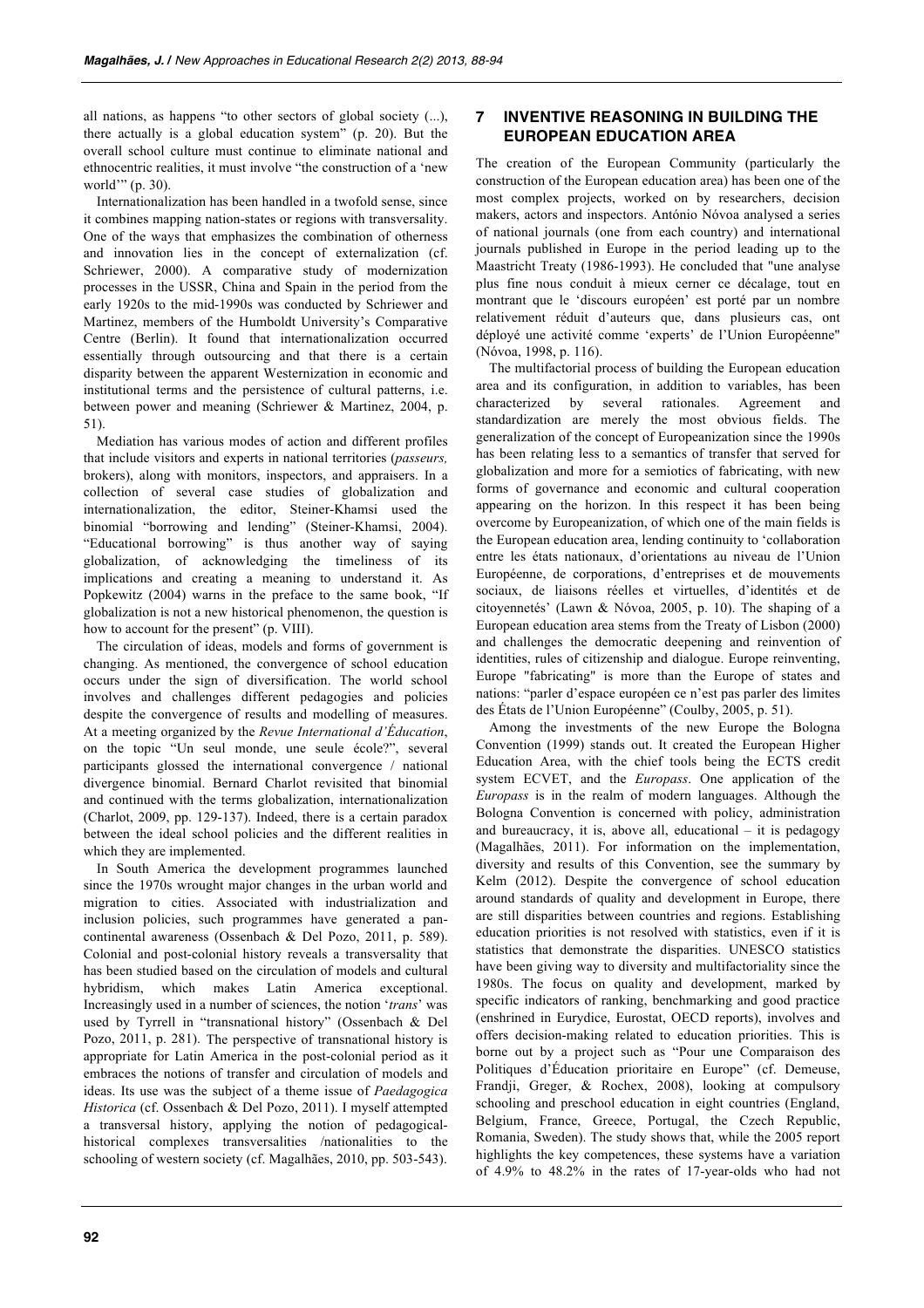earned any higher secondary education qualification (Frandji, 2008, p. 11).

Education policies are subject to assessment, and this domain involves a great deal of effort at the conceptual, methodical and instrumental levels. Evaluation studies show that a relative disenchantment with "government by numbers" is associated with recognition of the contrast between "le modèle idéal des politiques scolaires dont la régulation et la transparence seraient assures", through combinations of goals and indicators of regular operation, as well as "la réalité concrète des usages contextualisés de l'évaluation qui en changent nettement le visage et révèlent des situations outres" (Felouzis & Hanhart, 2011, p. 30). The role of experts in national areas (*passeurs* and brokers) and the regulatory role of States are still crucial. Centralized regulation and standardization derived from the use of language and ICTs have not neutralized the role of comparison and good practice. Public policies are the subject of knowledge and the construction of reality, since "they are conceived as an enterprise that involves the 'construction of reality' i.e. they are not intended to solve problems that are beyond them, but are in themselves processes that construct 'structures intelligibility'; 'worldviews', 'belief systems', 'representation', etc." (Barroso & Afonso, 2011, p. 12). One area in which European education policies have recognized that the claims of principle (EU2003) have not wholly matched practice relates to the sluggish pace with which ICTs have been deployed in the formal school system (cf. Wortian *et al.,* 2013).

The fabrication of Europe is a field in which this entire complexity is thrown together, especially the combination of knowledge, decision, evaluation. Two major European forums of knowledge and evaluation within the European Community are the EERA, founded in 1994, and SICI, whose origin dates back to 1985. From when they were established and until now, according to Lawn (2013) these forums have

(…) come to grips with a post-comparative European educational space. They had to find new ways of understanding the present of its partners end the rapidly changing visible and opaque policies of the policy space it inhabited and had to act within. They had a very short time to negotiate the cultural diversity of their members, while managing the rapid funding, policy and organizational features of the Educational or Learning Spaces emerging within the EU (p. 33).

Comparison as critical knowledge opens into the postcomparative. Transversalization stresses diversity and forces connection, whether by implementing common goals and standards of regulation or by the interaction of different scientific and technical communities. Europe has a common history composed of singularities and transversalities, ethnocultures, forms of government, aesthetic sensitivities but the European Community is a construction of *another world*. It is as a construction that interaction acquires meaning and substance. It is being driven by progress. The European Community is a real and profound challenge that projects and congregates humanity; it is meta-history. The configuration of the European Community implies *demos*, sustained by scientific and technical knowledge in new forms of sociability and culture, in ethical designs. It is hoped that humanity and the humanitarian may be fully achieved within it. It is a material challenge of knowledge, ideation, connection, decision, evaluation and this critical reasoning is responsible for the

lucidity to invent the path, respecting a multifaceted mapping of sensitivities, cultures and temporalities.

It is, at the end of the day, inventing-fabricating, with imagination, intelligence and tenacity, *another world*, where noone gets *lost*, takes other paths or lowers their sights by sparing effort or through lack of vision.

#### **REFERENCES**

- Barroso, J. & Afonso, N. (2011). *Políticas educativas. Mobilização de conhecimento e modos de regulação autonomia e gestão escolar. Educação sexual e meio escolar. Avaliação externa das escolas*. Vila Nova de Gaia: Fundação Manuel Leão.
- Bloch, M. (1998). *História e historiadores*. Lisboa: Teorema.
- Braudel, F. (1978). *Las civilizaciones actuales. Estudo de historia económica y social* (6ª ed.). Madrid: Editorial Tecnos.
- Charlot, B. (2009). Convergence internationale et diversification interne des modèles scolaires; *Revue Internationale d'Éducation, 52*(Décembre), 129-137. [doi: 10.4000/ries.785](http://dx.doi.org/10.4000/ries.785)
- Coulby, D. (2005). L'éducation et l'espace européen de flux. In M. Lawn & A. Nóvoa (Coord.). *L'Europe reinventee. Regards critiques sur l'espace européen de l'éducation* (pp. 51-67). Paris: L'Harmmattan.
- Demeuse, M., Frandji, D., Greger, D., & Rochex, J. Y. (Dir). (2008). *Les politiques d'éducation prioritaire en Europe. Conceptions, mises en œuvre, debats*. Paris: Institut National de Recherche Pédagogique.
- Eurydice/ Directorate-General for Education and Culture (2004). *Evaluation of Schools providing Compulsory Education in Europe*. Brussels: European Commission/ European Unit.
- Felouzis, G. & Hanhart, S. (2011). Politiques éducatives et évaluation. Nouvelles tendances, nouveaux acteurs. In G. Felouzis & S. Hanhart (Éds). *Gouverner l'éducation par les nombres? Usages, débats et controverses* (pp. 7-33). Bruxelles: Groupe De Boeck.
- Ferriére, A. *Transformemos a escola. Apêlo aos pais e às autoridades*. Paris: Livraria Francesa e Estrangeira Truchy-Leroy.
- Frandji, D. (2008). Introduction Générale: Pour une comparaison des politiques d'éducation prioritaire en Europe. In M. Demeuse, D. Frandji, D. Greger, & J. Y. Rochex (Dir.). *Les politiques d'éducation prioritaire en Europe. Conceptions, mises en œuvre, debats* (pp. 9- 34). Paris: Institut National de Recherche Pédagogique.
- Jullien de Paris, M. A. (1998). *Esboço de uma obra sobre a Pedagogia Comparada* [Prefácio de Joaquim Ferreira Gomes] (2ª ed.). Lisboa: Instituto de Inovação Educacional.
- Kelm, B. M. (2012). Editorial. *European Journal of Education. Research, development and policy: the Bologna process revisited*, *47*(3), 343-347.
- Lawn, M. (2013). The understories of european education: the contemporary life of experts and professionals. *Sisiphus, Journal of Education*, I, 19-35.
- Lawn, M. & Nóvoa, A. (Coord.) (2005). *L'Europe réinventée. Regards*
- *critiques sur l'espace européen de l'éducation*. Paris: L'Harmmattan. Magalhães, J. (2010). *Da cadeira ao banco. Escola e modernização (séculos XVIII-XX).* Lisboa: Educa.
- Magalhães, J. (2011). A Convenção de Bolonha e a Reforma Universitária. In J. C. Souza Araújo (Org.). *A universidade Iluminista (1929-2009*) (Volume II: De Alfred Whitehead a Bologna, pp. 251- 263). Brasília: Editora Liber Livro.
- Meyer, J. W. (2000). Globalização e currículo: Problemas para a teoria em Sociologia da Educação. In António Nóvoa & Jürgen Schriewer (eds.). *A Difusão Mundial da Escola. Alunos – Professores, Currículo – Pedagogia* (pp. 15-32)*.* Lisboa: Educa.
- Nóvoa, A. (1998). *Histoire & comparaison (Essais sur l'Education*). Lisboa: Educa.
- Ossenbach, G. & Del Pozo, M. M. (2011). Postcolonial models, cultural transfers and transnational perspectives in Latin America: A reserarch agenda. *Paedagogica Historica*, 47(5), 579-600. [doi:](http://dx.doi.org/10.1080/00309230.2011.606787) [10.1080/00309230.2011.606787](http://dx.doi.org/10.1080/00309230.2011.606787)
- Pereyra, M. A. (1990). Introducción. *Revista de Educación (Nº Extraordinario, 1989). Los usos de la comparación en Ciencias Sociales y en Educación*, 15-22.
- Popkewitz, T. (2004). Foreword. In G. Steiner-Khamsi (Ed.). *The global politics of educational borrowing and lending* (pp. VII-XI). New York and London: Teachers College, Columbia University.
- Rémond, R. (1989). *Introduction à l'Histoire de notre temps. 3. Le XXe siècle de 1914 à nos jours*. Paris. Éditions du Seuil.